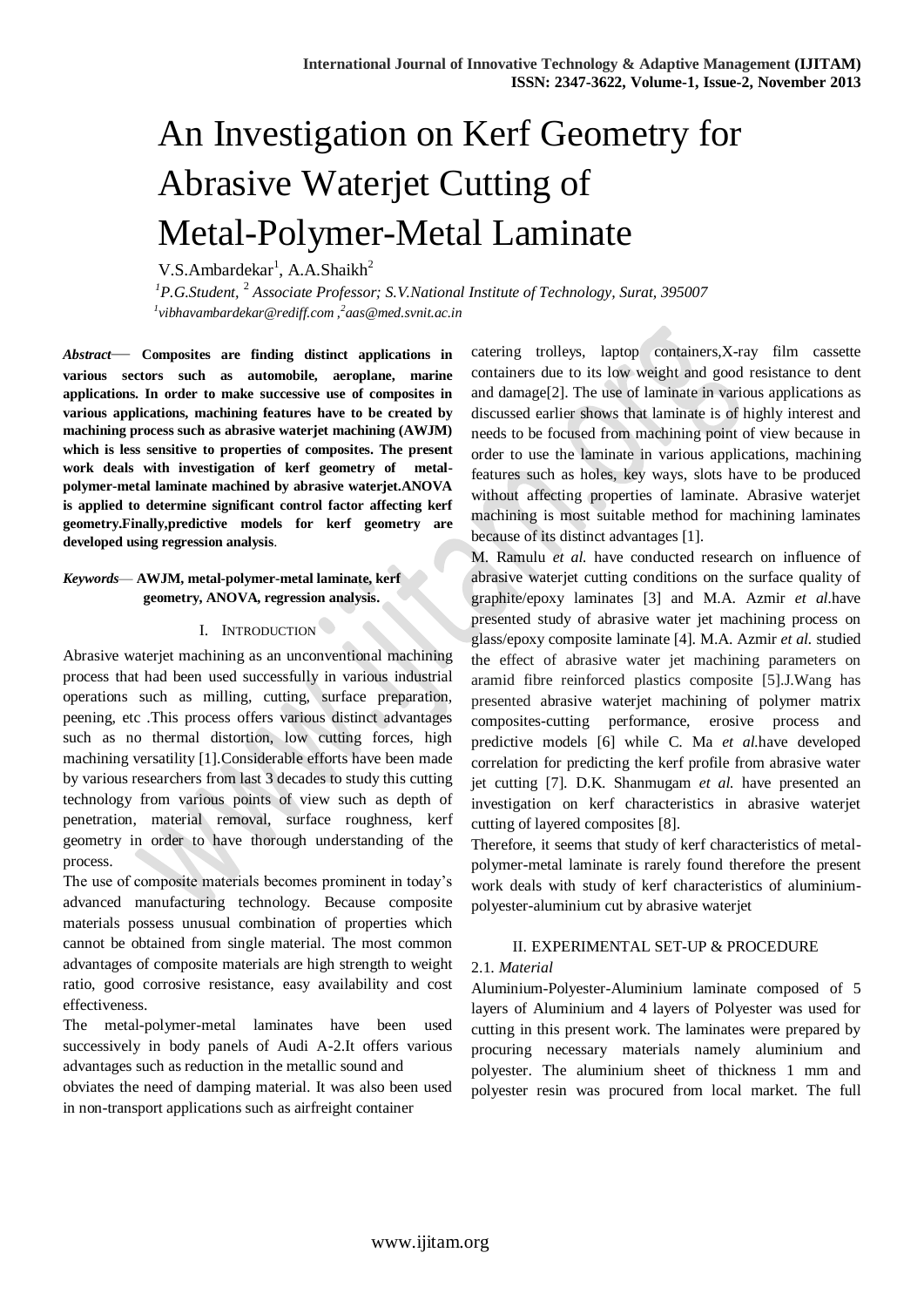factorial design was used, which leads to reduce the number of experiments to 27 i.e. number of runs to be executed is 27.

The wooden base was made for holding the aluminium sheets. These sheets were having a gap of 1 mm between them. The general purpose polyester was poured in the gap between aluminium sheets.

The initiator and accelerator were added in the proportion of 1.5 % into resin to cure at room temperature. Due care was taken so that complete filling of the gaps was ensured. In order to achieve fully cured state, specimen was kept for 24 hours for curing at room temperature. Later, specimen was kept for 4-5 days for post curing before cutting was performed. 2.2. *Experimental Set-up*

All experiments in present study were performed on Abrasive Waterjet Machine with DARDI series UHP pump DIPS6- 2230.The machine details are tabulated as follows:

| <b>MACHINE DETAILS</b> |              |          |          |          |      |                    |  |  |  |
|------------------------|--------------|----------|----------|----------|------|--------------------|--|--|--|
| Max.                   |              | Nozzle   | Orifice  | Abrasive |      | Power   Max nozzle |  |  |  |
| Waterjet               | Max.Traverse | Diameter | Diameter | Type     | (KW) | movement           |  |  |  |
| pressure               | of<br>Rate   | (mm)     | (mm)     | and Size |      | X, Y, Z<br>along   |  |  |  |
| (MPa)                  | nozzle       |          |          |          |      | $axes$ (mm)        |  |  |  |
|                        | (mm/min)     |          |          |          |      |                    |  |  |  |
| 24-300                 | 6000         | 07       | 0.25     | Gamet.   | 3.7  | 1300.1300.150      |  |  |  |
|                        |              |          |          | #80      |      |                    |  |  |  |

#### 2.3. *Experimental Design*

The cutting tests were performed using  $3<sup>3</sup>$  full factorial design. $3<sup>3</sup>$  indicates three factors at three levels. The details of control factors and levels are tabulated as follows:

| <b>Factors with unit</b>  | Levels $\rightarrow$ | <b>Minimum</b> | Average | <b>Maximum</b> |
|---------------------------|----------------------|----------------|---------|----------------|
| Waterjet Pressure (A) MPa |                      | 96             | 120     |                |
| Traverse Rate (B) mm/min  |                      | 150            | 225     | 300            |
| Standoff Distance (C) mm  |                      |                |         |                |

TABLE II DETAILS OF CONTROL FACTORS

2.4. *Experimental Procedure*

The laminates were cut by executing  $3<sup>3</sup>$  full factorial design. The response variables for kerf geometry were top width, bottom width and ratio of top width to the bottom width called as kerf taper ratio. The proper working of all components of abrasive waterjet machine such as compressor, ultra high pressure pump, and abrasive feeding system was ensured. The level of water in the cutting water tank was also checked. Then compressor was started to have sufficient air pressure required for accelerating the abrasive waterjet. Then control

panel of CNC abrasive waterjet machine was turn ON. The CNC program was entered and executed. Once the cutting was over, the water in the pipeline was drained and control panel was turned OFF which was followed by removing the air from compressor. Further step was to measure the effects of variation of control factors on kerf geometry.

#### III.PREDICTIVE MODELS

The functional relationship of dependent variables and independent variables is represented by predictive model. The dependent variables in present study were top width, bottom width and kerf taper ratio while the independent variables were abrasive waterjet pressure, traverse speed and stand-off distance respectively. The least square method of regression was applied to estimate coefficients in multiple linear regression model.

$$
W_t = 0.0499 P - 0.0041 T - 0.2SOD - 0.8235
$$
  
With R<sup>2</sup> to be 0.9013  

$$
W_b = 0.0421 P - 0.0045 T - 0.243 SOD - 0.4419
$$

With 
$$
R^2
$$
 to be 0.9205

$$
T_R = -0.0038 P + 0.0009 T + 0.0659 SOD + 1.3199
$$

With  $R^2$  to be 0.8689

Where

| W.        | Top Width, mm                   |
|-----------|---------------------------------|
| $W_{h}$   | Bottom Width, mm                |
| $\rm T_R$ | Kerf taper ratio, mm/mm         |
| P         | Abrasive waterjet pressure, MPa |
|           |                                 |

Traverse rate, mm/min

## SOD Stand-off distance, mm

#### IV. RESULTS

#### 4.1. *Kerf Geometry*

The experiments were conducted to analyse the influence of control factors namely abrasive waterjet pressure, traverse speed and stand- off distance on the kerf geometry (Top width, bottom width and ratio of top width to bottom width).

In this experiment, the net effects of varying abrasive waterjet pressure, traverse rate of nozzle and stand-off distance on kerf geometry of metal-polymer-metal laminate were studied. In order to limit the number of experiments, design of experiment was applied. The laminates were prepared by procuring necessary materials namely aluminium and polyester. Based on practical limitations and machine range, the control factors such as abrasive waterjet pressure, traverse speed and stand-off distance were selected. The kerf geometry obtained by varying these control factors is reported in this work. The  $3<sup>3</sup>$  full factorial design was applied to reduce number of experiments.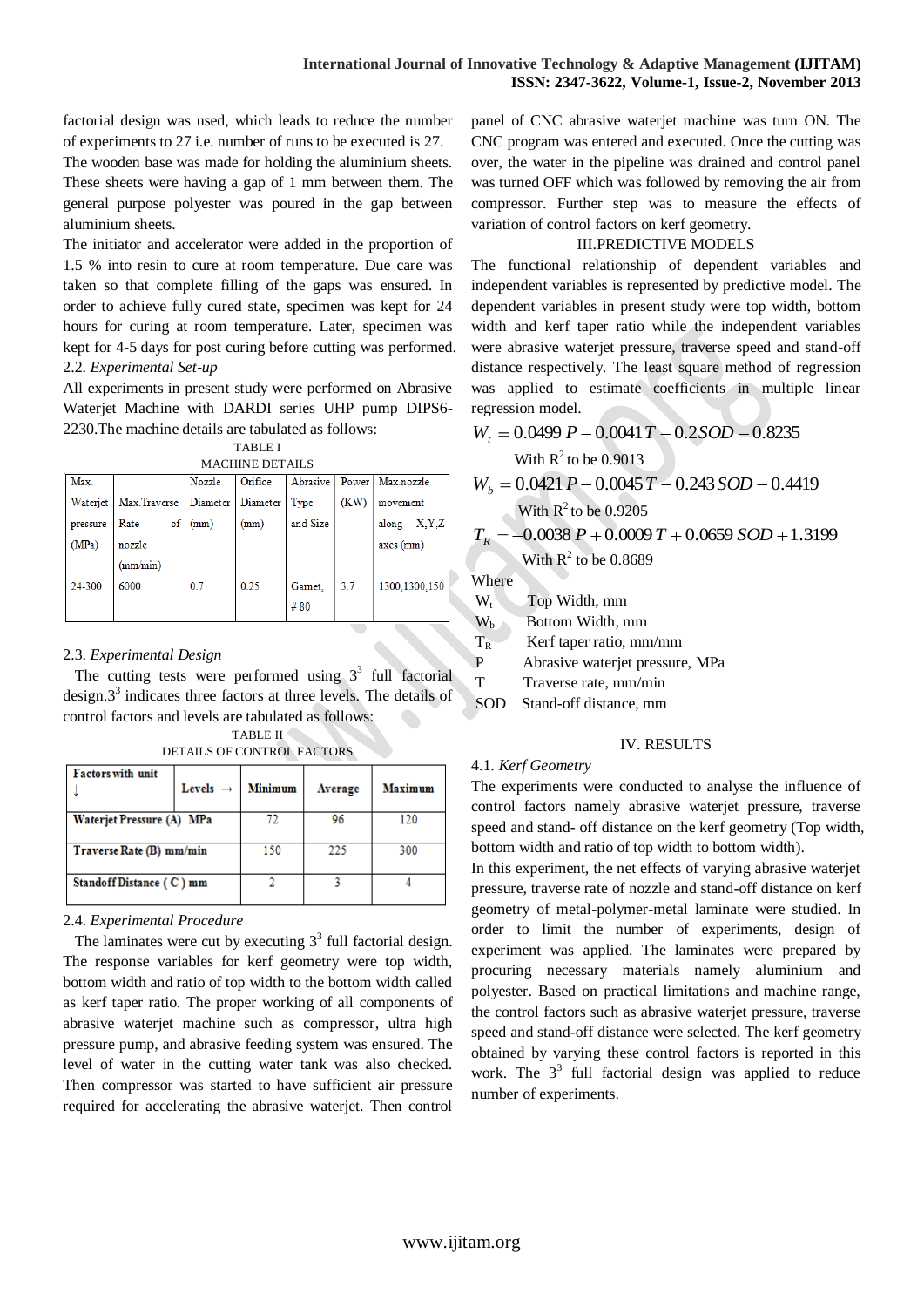

Figure 1: Variation of Kerf Width with respect to Experiment Number

The influence of control factors on the kerf width is represented in the graph. The effects of control factors with justifications are as under:

As abrasive waterjet pressure increases, the top as well as bottom width in short kerf width increases. As abrasive water jet pressure goes on increasing, the kerf width also increases.

As increase in the abrasive waterjet increases the kinetic energy of the jet, kerf width at the top as well as bottom increases since penetration ability of the jet increases. This is clearly observed in the graph that kerf width obtained for abrasive waterjet pressure of 120 MPa is highest over that obtained for 96 MPa and 72 MPa. However, the kerf width at the bottom is less than that at the top because when the jet penetrates, its kinetic energy decreases.

As traverse speed of nozzle increases, kerf width decreases because exposure time for the jet over the workpiece decreses.As stand-off distance increases, the kerf width decreases since jet tend to diverge as distance between nozzle and workpiece increases.

Hence, in order to have uniform kerf width, traverse speed and stand-off distance should be minimum but abrasive waterjet pressure should be maximum.

Another response variable is kerf taper ratio which is nothing but the ratio of the top width to the bottom width. Figure 2 shows influence of control factors on kerf taper ratio.





As abrasive waterjet pressure increases, the kerf taper ratio decreases since kinetic energy of the jet increases. It is clear from the graph that kerf ratio obtained for abrasive waterjet pressure of 96 MPa is lesser than that obtained for 72 MPa and kerf taper ratio for 120 MPa is still lesser than that obtained for 96 MPa.Therfore, kerf taper ratio is inversely proportional to abrasive waterjet pressure.

As traverse speed of nozzle increseses,kerf taper ratio increases because exposure time of the jet over the workpiece decreses.Hence in each set of 9 runs, this pattern is observed in the graph. For traverse speed equal to 150 mm/min, kerf taper ratio is minimum.

As stand-off distance increases, kerf taper ratio increases because diverging tendency of the jet increases and effective diameter of the jet increases which reduces penetration ability. It is clear from the graph that kerf taper ratio is minimum for stand-off distance of 2 mm for each set of 9 runs.

Abrasive waterjet pressure is found to be most significant control factor which will be cleared by analysis of variance (ANOVA).

TABLE III ANOVA for Top Width

| $1.40$ , $1.1$ , $1.01$ , $1.00$ , $1.1.0$ |                          |                                 |                        |                          |                            |  |  |  |  |
|--------------------------------------------|--------------------------|---------------------------------|------------------------|--------------------------|----------------------------|--|--|--|--|
| <b>Factor</b>                              | Sum of<br><b>Squares</b> | <b>Degrees</b><br>оf<br>Freedom | Mean<br><b>Squares</b> | <b>Variance</b><br>Ratio | Percentage<br>Contribution |  |  |  |  |
| Waterjet Pressure (A) MPa                  | 9.2085                   | 2                               | 4.6042                 | 37.63                    | 91.83                      |  |  |  |  |
| Traverse Rate (B) mm/min                   | 0.5746                   | 2                               | 0.2879                 | 2.34                     | 5.73                       |  |  |  |  |
| Stand-off Distance (C)<br>mm               | 0.2447                   | 2                               | 0.1223                 |                          | 2.44                       |  |  |  |  |
| Total                                      | 10.0278                  |                                 |                        |                          | 100                        |  |  |  |  |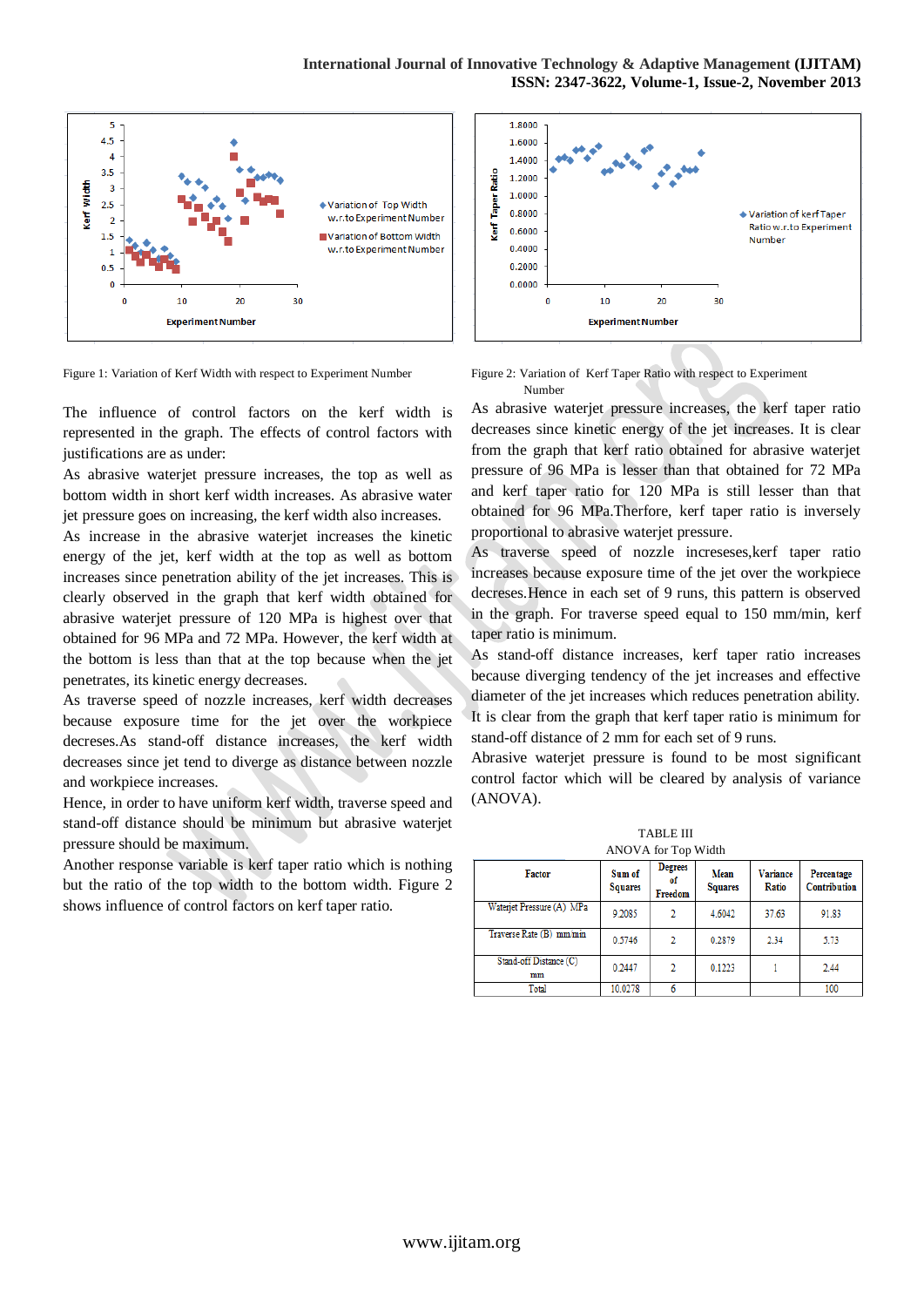| ANO VA FOR BOTTOM WIDTH      |                          |                                 |                        |                          |                            |  |  |  |
|------------------------------|--------------------------|---------------------------------|------------------------|--------------------------|----------------------------|--|--|--|
| <b>Factor</b>                | Sum of<br><b>Squares</b> | <b>Degrees</b><br>οf<br>Freedom | Mean<br><b>Squares</b> | <b>Variance</b><br>Ratio | Percentage<br>Contribution |  |  |  |
| Waterjet Pressure (A) MPa    | 6.3169                   | 2                               | 3.1584                 | 30.6046                  | 87.45                      |  |  |  |
| Traverse Rate (B) mm/min     | 0.7001                   | 2                               | 0.3500                 | 3.3921                   | 9.69                       |  |  |  |
| Stand-off Distance (C)<br>mm | 0.2064                   | $\mathfrak{D}$                  | 0.1032                 |                          | 2.86                       |  |  |  |
| Total                        | 7.2254                   |                                 |                        |                          | 100                        |  |  |  |

TABLE IV ANOVA FOR BOTTOM WIDTH

TABLE V ANOVA FOR KERF TAPER RATIO

| <b>Factor</b>                | Sum of<br><b>Squares</b> | Degrees of<br>Freedom | Mean<br><b>Squares</b> | <b>Variance</b><br>Ratio | Percentage<br>Contribution |
|------------------------------|--------------------------|-----------------------|------------------------|--------------------------|----------------------------|
| Waterjet Pressure (A) MPa    | 0.05265                  | 2                     | 0.02632                | 2.009                    | 46.74                      |
| Traverse Rate (B) mm/min     | 0.03379                  | $\overline{2}$        | 0.01689                | 1.2893                   | 29.99                      |
| Stand-off Distance (C)<br>mm | 0.02620                  | 2                     | 0.0131                 |                          | 23.25                      |
| Total                        | 0.11264                  |                       |                        |                          | 100                        |

From the ANOVA for top width, bottom width and kerf taper ratio, is clear that the percentage contribution for abrasive waterjet pressure is higher than that for traverse speed and stand-off distance.

Hence, abrasive waterjet pressure is most significant control factor influencing kerf geometry.

4.2. *Conformation Test*

In order to validate the predictive models for top width, bottom width and kef taper ratio, experiments were conducted to compare the predicted values against experimental values. The results are tabulated below:

TABLE VI COMPARISON OF EXPERIMENTAL AND PREDICTED VALUES FOR KERF GEOMETRY

| <b>Control Factors</b> |     |            |              | <b>Experimental Values</b> |                   |              | <b>Predicted Values</b> |               |
|------------------------|-----|------------|--------------|----------------------------|-------------------|--------------|-------------------------|---------------|
|                        | ъ   | <b>SOD</b> | Top<br>Width | <b>Bottom</b><br>Width     | <b>Kerf Ratio</b> | Top<br>Width | <b>Bottom</b><br>Width  | Kerf<br>Ratio |
| 162                    | 96  | 4.0000     | 2.9037       | 2.016                      | 1.440327381       | 2.5027       | 1.8987                  | 1.318112      |
| 167                    | 120 | 3.0000     | 3 3 5 9 4    | 2.738                      | 1.3037            | 3.8798       | 3.1296                  | 1.239711      |
| 275                    | 72  | 2,0000     | 1.083        | 0.755                      | 1.434437086       | 1.2418       | 0.8658                  | 1.43428       |

The predictive models were developed for certain range of parameters so in order to judge the accuracy of models, experiments were conducted by taking random values of control factors and the predictive values at the same values of control factors were calculated and tabulated as follows:

TABLE VII ERROR ESTIMATION

|                                | <b>Top Width</b> | <b>Bottom Width</b> | <b>Kerf Ratio</b>                                                 | <b>Top Width</b> | <b>Bottom Width</b>                                                   | <b>Kerf Ratio</b> |
|--------------------------------|------------------|---------------------|-------------------------------------------------------------------|------------------|-----------------------------------------------------------------------|-------------------|
|                                |                  |                     | $Bias = \frac{Experimental - predicted}{Experimental} \times 100$ |                  | $Absolute = \frac{Experimental - predicted}{Experimental} \times 100$ |                   |
|                                | 0.1381           | 0.0582              | 0.0849                                                            | 0.1381           | 0.0582                                                                | 0.0849            |
|                                | $-0.1549$        | $-0.1430$           | 0.0491                                                            | 0.1549           | 0.1430                                                                | 0.0491            |
|                                | $-0.1466$        | $-0.1468$           | 0.0001                                                            | 0.1466           | 0.1468                                                                | 0.0001            |
| Average<br>$Error \rightarrow$ | $-0.0545$        | $-0.0772$           | 0.0447                                                            | 0.1465           | 0.1160                                                                | 0.0447            |
| $\frac{9}{6}$                  | $-5.4480$        | $-7.7198$           | 4.4681                                                            | 14.6547          | 11.6000                                                               | 4.4680            |

This shows that bias as well as absolute errors are less than 15 %.

### V.CONCLUSION

During the present course of work, extensive experiments were carried out including specimen preparation of laminate consisting of aluminium as a metal and polyester as a polymer. Cutting of laminates by varying control factors such as abrasive waterjet pressure, traverse speed and stand-off distance. All observations were analysed to develop predictive models for kerf geometry.

The following points are observed:

- 1. As abrasive waterjet pressure increases, kerf width increases but kerf taper ratio decreases.
- 2. As traverse rate of nozzle increases, kerf width decreases but kerf taper ratio increases.
- 3. As stand-off distance increases, kerf width decreases but kerf taper ratio increases.
- 4. Abrasive waterjet pressure is most significant control factor affecting kerf geometry in present study.

#### **REFERENCES**

- *[1]* Janet Folks, ―Waterjet-An innovative tool for manufacturing*,"* Journal of Materials Processing Technology; vol.209, pp.6181-6189, 2009.
- [2] (1999) The JTM Consultancy website. [Online]. Available: http:// www.jtmconsultancy.nl
- [3] M.Ramulu, D.Arola, "The influence of abrasive waterjet cutting conditions on the surface quality of graphite/epoxy laminates," International Journal of Machine Tools and Manufacture;vol.34,pp.295- 313,1994
- [4] M.A. Azmir, A.K. Ahsan, "a study of abrasive waterjet machining process on glass/epoxy composite laminate," Journal of Materials Processing Technology;vol. 209, pp.6168–6173,2009